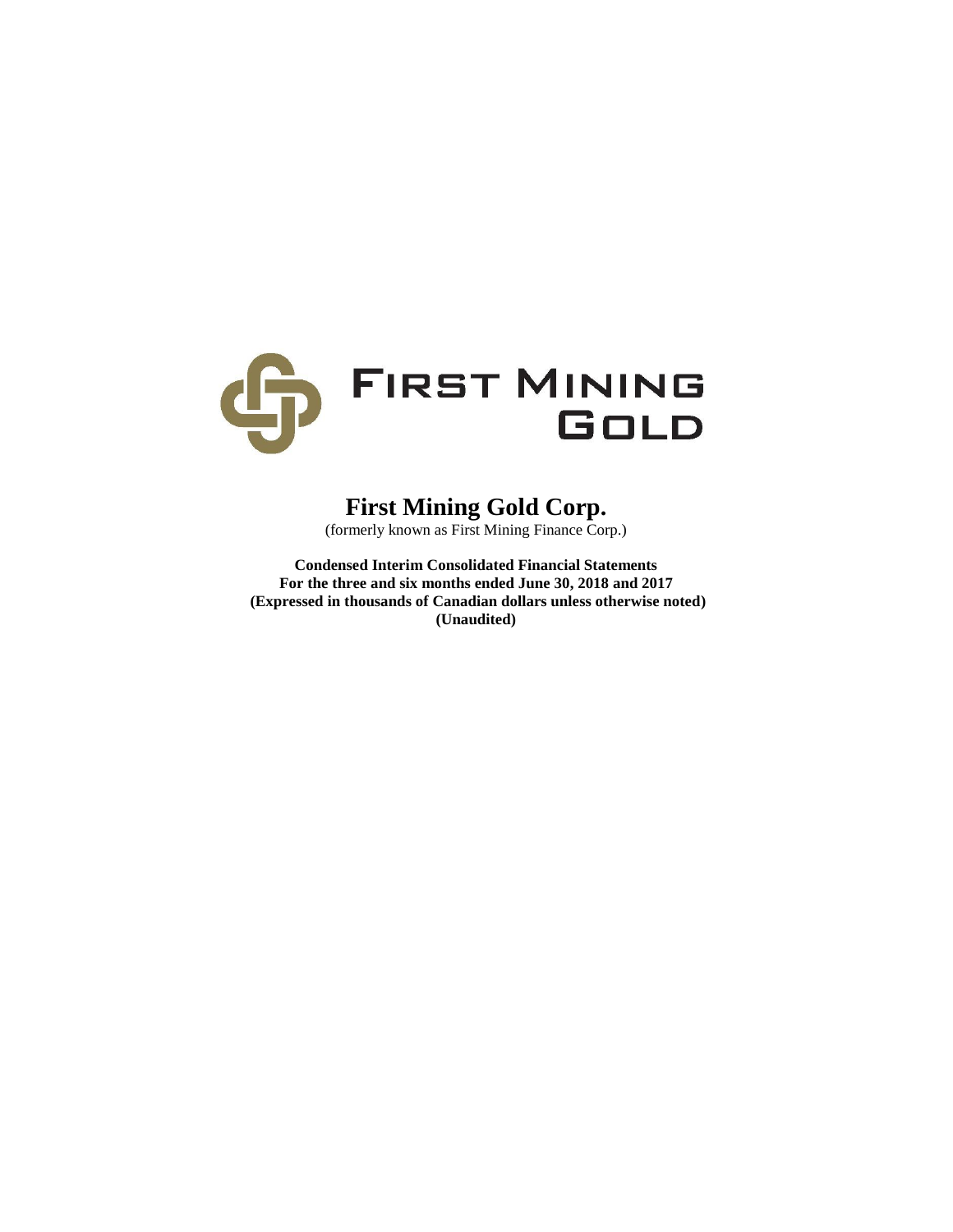(formerly known as First Mining Finance Corp.) INTERIM CONSOLIDATED STATEMENTS OF FINANCIAL POSITION AS AT JUNE 30, 2018 AND DECEMBER 31, 2017 (Expressed in thousands of Canadian dollars unless otherwise noted) (Unaudited)

|                                                   | <b>June 30,</b> |    | December 31, |
|---------------------------------------------------|-----------------|----|--------------|
|                                                   | 2018            |    | 2017         |
| <b>ASSETS</b>                                     |                 |    |              |
| <b>Current</b>                                    |                 |    |              |
| Cash and cash equivalents                         | \$<br>9,585     | \$ | 15,400       |
| Accounts and other receivables                    | 208             |    | 435          |
| Prepaid expenditures                              | 223             |    | 372          |
| Marketable securities (Note 3)                    | 3,020           |    | 4,277        |
| <b>Total current assets</b>                       | 13,036          |    | 20,484       |
| Non-current                                       |                 |    |              |
| Mineral properties (Note 4)                       | 245,199         |    | 239,871      |
| Mineral property investments (Note 5)             | 4,417           |    | 4,417        |
| Property and equipment                            | 735             |    | 772          |
| <b>Reclamation deposit</b>                        | 116             |    | 116          |
| Other receivables                                 | 83              |    | 77           |
| <b>Total non-current assets</b>                   | 250,550         |    | 245,253      |
| <b>TOTAL ASSETS</b>                               | \$<br>263,586   | -S | 265,737      |
| <b>LIABILITIES</b>                                |                 |    |              |
| Current                                           |                 |    |              |
| Accounts payable and accrued liabilities (Note 6) | \$<br>573       | \$ | 1,083        |
| <b>SHAREHOLDERS' EQUITY</b>                       |                 |    |              |
| Share capital (Note 7)                            | 274,898         |    | 272,501      |
| Warrant and share-based payment reserve (Note 7)  | 29,632          |    | 27,607       |
| Accumulated other comprehensive loss              | (5,056)         |    | (4,043)      |
| Accumulated deficit                               | (36, 461)       |    | (31, 411)    |
| Total shareholders' equity                        | 263,013         |    | 264,654      |
| TOTAL LIABILITIES AND SHAREHOLDERS' EQUITY        | \$<br>263,586   | \$ | 265,737      |
| Subsequent event (Note 12)                        |                 |    |              |

The consolidated financial statements were approved by the Board of Directors:

Signed: "Keith Neumeyer", Director Signed: "Raymond Polman", Director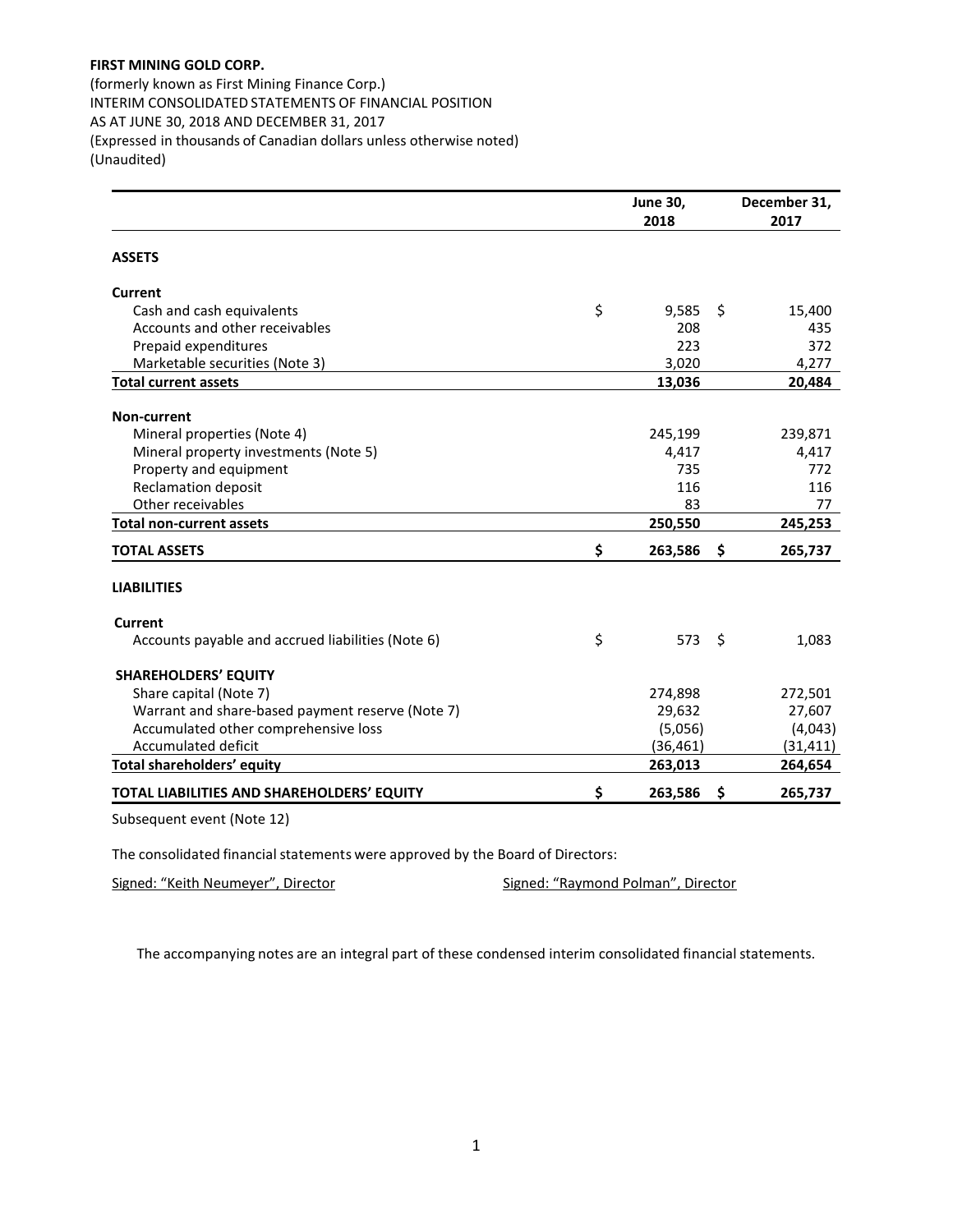(formerly known as First Mining Finance Corp.) INTERIM CONSOLIDATED STATEMENTS OF NET LOSS AND COMPREHENSIVE LOSS FOR THE THREE AND SIX MONTHS ENDED JUNE 30, 2018 AND 2017 (Expressed in thousands of Canadian dollars unless otherwise noted) (Unaudited)

|                                                  |                 | Three months ended |                 | Six months ended |     |             |  |
|--------------------------------------------------|-----------------|--------------------|-----------------|------------------|-----|-------------|--|
|                                                  | <b>June 30,</b> |                    | <b>June 30,</b> |                  |     |             |  |
|                                                  |                 | 2018               | 2017            | 2018             |     | 2017        |  |
| <b>EXPENDITURES (Note 8)</b>                     |                 |                    |                 |                  |     |             |  |
| General and administration                       | \$              | 576 \$             | 776 \$          | 3,012            | \$  | 4,806       |  |
| Exploration and evaluation                       |                 | 143                | 160             | 411              |     | 1,424       |  |
| Investor relations and marketing communications  |                 | 581                | 1,074           | 1,317            |     | 2,154       |  |
| Corporate development and due diligence          |                 | 39                 | 14              | 366              |     | 301         |  |
| Loss from operational activities                 |                 | (1, 339)           | (2,024)         | (5, 106)         |     | (8,685)     |  |
| <b>OTHER ITEMS</b>                               |                 |                    |                 |                  |     |             |  |
| Foreign exchange loss                            |                 | (9)                | (40)            | (7)              |     | (72)        |  |
| Other expenses                                   |                 | (2)                | (74)            | (47)             |     | (137)       |  |
| Interest and other income                        |                 | 52                 | 139             | 110              |     | 242         |  |
| Net loss for the period                          | \$              | $(1,298)$ \$       | $(1,999)$ \$    | (5,050)          | -\$ | (8, 652)    |  |
| <b>OTHER COMPREHENSIVE INCOME (LOSS)</b>         |                 |                    |                 |                  |     |             |  |
| Items that will not be reclassified to net loss: |                 |                    |                 |                  |     |             |  |
| Marketable securities fair value loss (Note 3)   |                 | (1,235)            | (1, 191)        | (1,257)          |     | (2, 434)    |  |
| Items that may be reclassified to net loss:      |                 |                    |                 |                  |     |             |  |
| Currency translation adjustment                  |                 | 93                 | (106)           | 244              |     | (130)       |  |
| Other comprehensive loss                         |                 | (1, 142)           | (1, 297)        | (1,013)          |     | (2, 564)    |  |
| Total comprehensive loss for the period          | \$              | $(2,440)$ \$       | $(3,296)$ \$    | (6,063)          | \$  | (11, 216)   |  |
| Basic and diluted loss per share (in dollars)    | \$              | $(0.00)$ \$        | $(0.00)$ \$     | (0.01)           | \$  | (0.02)      |  |
| Weighted average number of shares                |                 |                    |                 |                  |     |             |  |
| outstanding - Basic and Diluted                  |                 | 557,805,450        | 544,575,103     | 556,912,660      |     | 543,150,511 |  |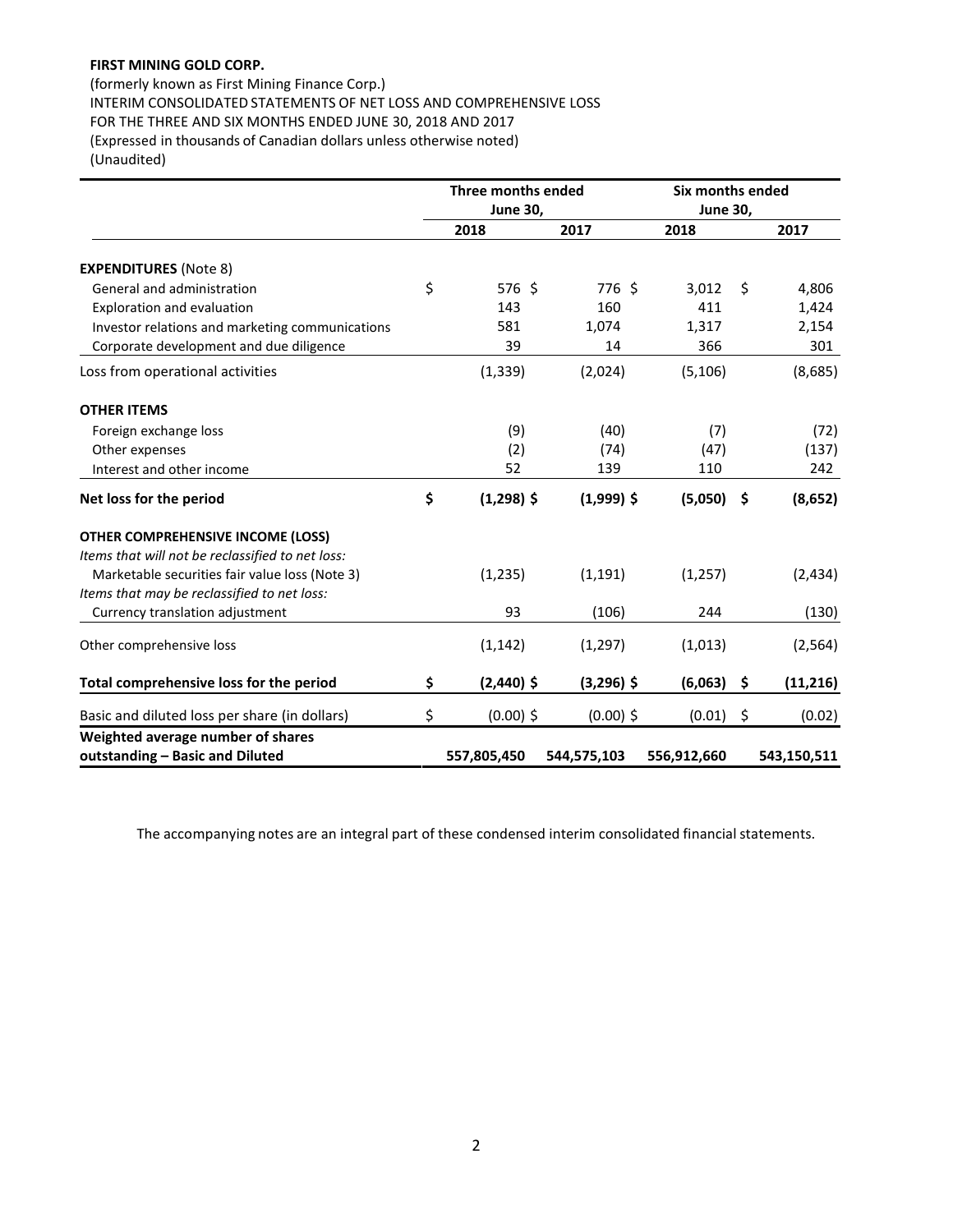(formerly known as First Mining Finance Corp.) INTERIM CONSOLIDATED STATEMENTS OF CASH FLOWS FOR THE SIX MONTHS ENDED JUNE 30, 2018 AND 2017 (Expressed in thousands of Canadian dollars unless otherwise noted) (Unaudited)

|                                                                  | Six months ended June 30. |              |          |
|------------------------------------------------------------------|---------------------------|--------------|----------|
|                                                                  |                           | 2018         | 2017     |
| Cash flows from operating activities                             |                           |              |          |
| Net loss for the period                                          | \$                        | $(5,050)$ \$ | (8,652)  |
| Adjustments for:                                                 |                           |              |          |
| Depreciation                                                     |                           | 106          | 144      |
| Unrealized foreign exchange (gain) loss                          |                           | (2)          | 64       |
| Share-based payments (Note 7(d))                                 |                           | 2,613        | 5,378    |
| Accrued interest receivable and other income                     |                           | 12           | (106)    |
| Accrued other expenses                                           |                           | 43           | 77       |
| Operating cash flows before movements in working capital         |                           | (2, 278)     | (3,095)  |
| Changes in non-cash working capital items:                       |                           |              |          |
| Decrease (increase) in accounts and other receivables            |                           | 205          | (93)     |
| Decrease in prepaid expenditures                                 |                           | 96           | 53       |
| Increase (decrease) in accounts payables and accrued liabilities |                           | 33           | (169)    |
| Total cash used in operating activities                          |                           | (1, 944)     | (3, 304) |
| Cash flows from investing activities                             |                           |              |          |
| Property and equipment purchases                                 |                           | (68)         | (247)    |
| Mineral property expenditures                                    |                           | (4, 736)     | (6,654)  |
| Purchase of marketable securities                                |                           |              | (1,829)  |
| Cash expended in acquisitions                                    |                           |              | (250)    |
| Total cash used in investing activities                          |                           | (4,804)      | (8,980)  |
| Cash flows from financing activities                             |                           |              |          |
| Proceeds from exercise of warrants and stock options             |                           | 920          | 1,784    |
| Repayments of debenture liability                                |                           |              | (200)    |
| Repayments of loans payable                                      |                           |              | (461)    |
| Total cash provided by financing activities                      |                           | 920          | 1,123    |
| Foreign exchange effect on cash                                  |                           | 13           | (40)     |
| Change in cash and cash equivalents                              |                           | (5,815)      | (11,201) |
| Cash and cash equivalents, beginning                             |                           | 15,400       | 33,157   |
| Cash and cash equivalents, ending                                | \$                        | 9,585<br>\$  | 21,956   |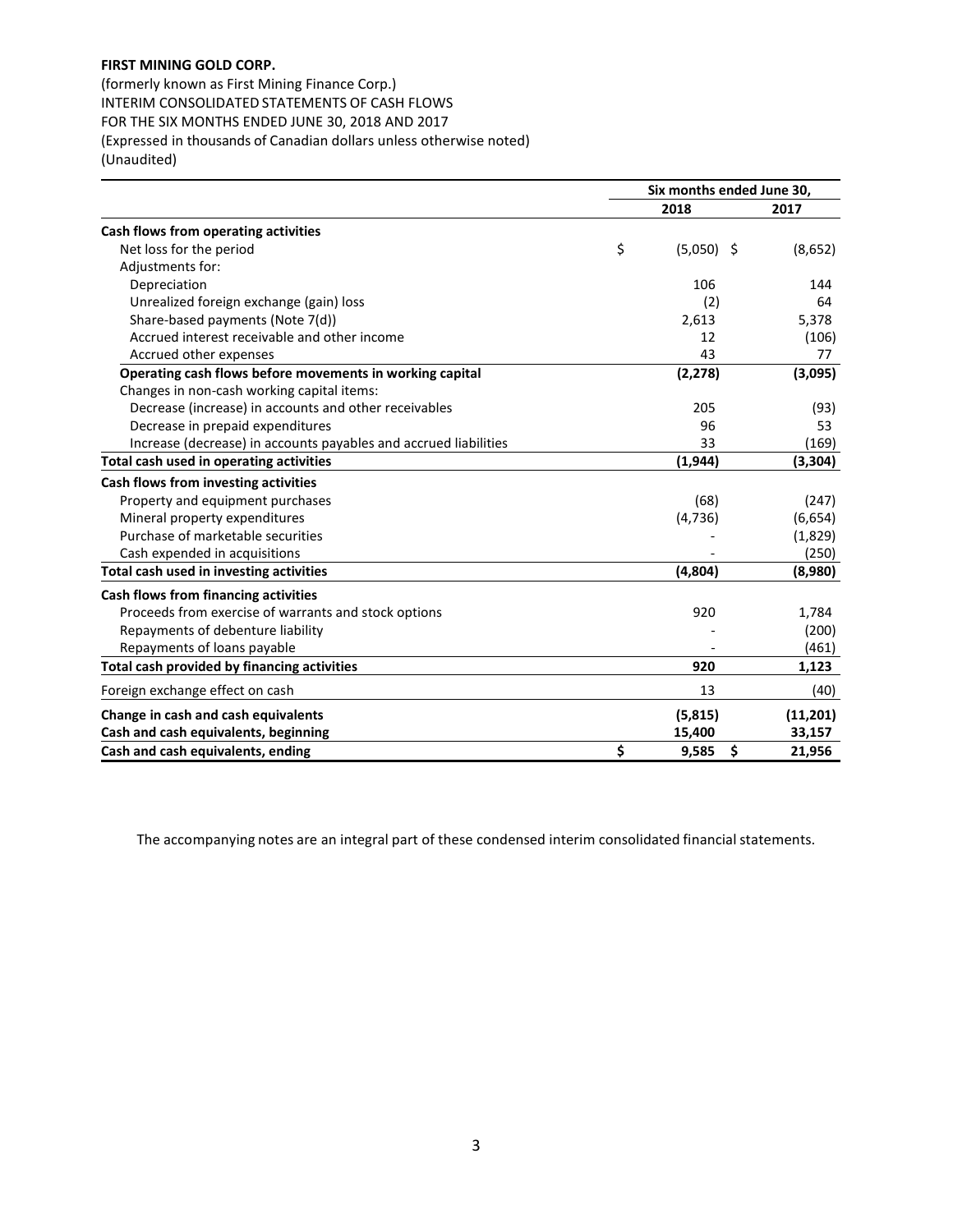(formerly known as First Mining Finance Corp.) INTERIM CONSOLIDATED STATEMENTS OF CHANGES IN EQUITY FOR THE SIX MONTHS ENDED JUNE 30, 2018 AND 2017 (Expressed in thousands of Canadian dollars unless otherwise noted) (Unaudited)

|                                                    | <b>Number of</b><br>common<br>shares | Capital<br>stock | Warrant<br>reserve       | Share-based<br>payment<br>reserve | Accumulated<br>other<br>comprehensive<br>loss | Accumulated<br>deficit   | Total    |
|----------------------------------------------------|--------------------------------------|------------------|--------------------------|-----------------------------------|-----------------------------------------------|--------------------------|----------|
| Balance as at December 31, 2016                    | 539,439,736 \$                       | 262,876 \$       | $15,361$ \$              | $8,582$ \$                        | $(364)$ \$                                    | $(20, 227)$ \$           | 266,228  |
| Shares issued on acquisition of mineral properties | 2,700,000                            | 2,430            |                          |                                   |                                               |                          | 2,430    |
| Shares issued on settlement of debenture liability | 4,700,000                            | 3,102            |                          |                                   |                                               |                          | 3,102    |
| <b>Exercise of options</b>                         | 3,737,617                            | 3,008            |                          | (1, 397)                          |                                               | $\overline{\phantom{0}}$ | 1,611    |
| <b>Exercise of warrants</b>                        | 845,263                              | 418              | (244)                    |                                   |                                               | -                        | 174      |
| Share-based payments                               | $\overline{\phantom{a}}$             | $\overline{a}$   | $\overline{\phantom{a}}$ | 5,378                             |                                               |                          | 5,378    |
| Loss for the period                                |                                      |                  |                          |                                   |                                               | (8,652)                  | (8,652)  |
| Other comprehensive loss                           |                                      |                  |                          |                                   | (2, 564)                                      |                          | (2, 564) |
| Balance as at June 30, 2017                        | 551,422,616 \$                       | 271,834 \$       | $15,117$ \$              | $12,563$ \$                       | $(2,928)$ \$                                  | $(28, 879)$ \$           | 267,707  |
| Balance as at December 31, 2017                    | 552,547,616 \$                       | 272,501 \$       | 15,007 \$                | 12,600 \$                         | $(4,043)$ \$                                  | $(31, 411)$ \$           | 264,654  |
| Exercise of options (Note 7(d))                    | 364,000                              | 156              |                          | (100)                             |                                               |                          | 56       |
| Exercise of warrants (Note 7(c))                   | 5,031,300                            | 2,241            | (1, 377)                 | $\overline{\phantom{0}}$          |                                               | $\overline{\phantom{a}}$ | 864      |
| Share-based payments                               | $\overline{\phantom{a}}$             |                  | $\overline{\phantom{a}}$ | 3,502                             |                                               |                          | 3,502    |
| Loss for the period                                |                                      |                  | $\overline{\phantom{a}}$ | $\overline{a}$                    |                                               | (5,050)                  | (5,050)  |
| Other comprehensive loss                           |                                      |                  | $\overline{\phantom{a}}$ | $\overline{a}$                    | (1,013)                                       |                          | (1,013)  |
| Balance as at June 30, 2018                        | 557,942,916 \$                       | 274,898 \$       | $13,630$ \$              | $16,002$ \$                       | $(5,056)$ \$                                  | $(36, 461)$ \$           | 263,013  |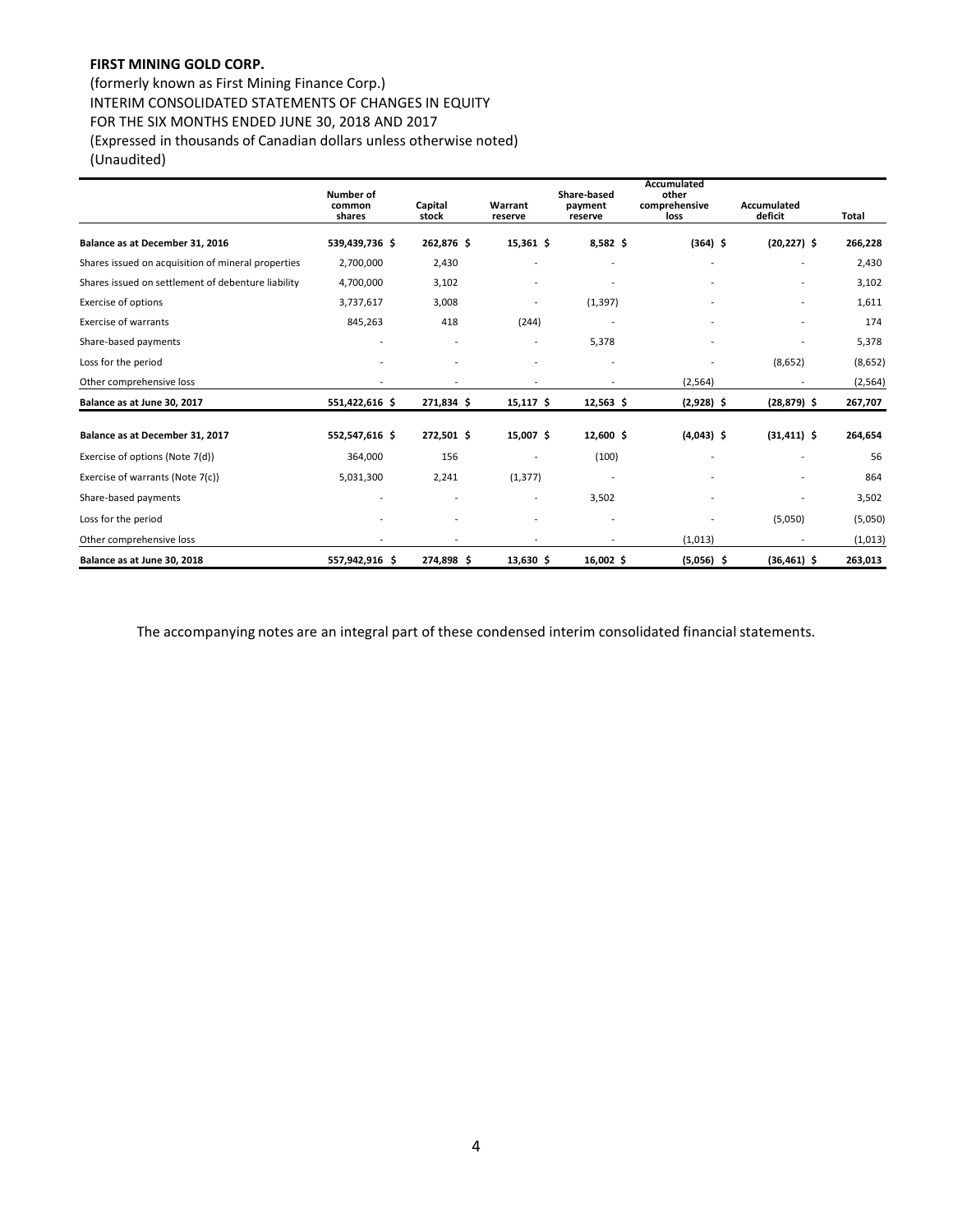## **1. NATURE OF OPERATIONS**

First Mining Gold Corp. (formerly First Mining Finance Corp.) (the "Company" or "First Mining") was incorporated on April 4, 2005. The Company changed its name to First Mining Gold Corp in January 2018.

The Company is an emerging mineral development company with a diversified portfolio of gold projects in North America. The Company's vision is to advance its materials assets towards production, and to become a mid-tier producer. These condensed interim consolidated financial statements include the accounts of the Company and its subsidiaries. The following table highlights the Company's material subsidiaries together with their projects:

| Name of the subsidiary       | Ownership  | Project                                                                                                                                  | Location                 |
|------------------------------|------------|------------------------------------------------------------------------------------------------------------------------------------------|--------------------------|
|                              | Percentage |                                                                                                                                          |                          |
| Gold Canyon Resources Inc.   | 100%       | Springpole Gold Project ("Springpole")                                                                                                   | Northern Ontario, Canada |
| Goldlund Resources Inc.      | 100%       | Goldlund Gold Project ("Goldlund")                                                                                                       | Northern Ontario, Canada |
| Coastal Gold Corp.           | 100%       | Hope Brook Gold Project ("Hope Brook")                                                                                                   | Newfoundland, Canada     |
| Cameron Gold Operations Ltd. | 100%       | Cameron Gold Project ("Cameron")                                                                                                         | Northern Ontario, Canada |
| PC Gold Inc.                 | 100%       | Pickle Crow Gold Project ("Pickle Crow")                                                                                                 | Northern Ontario, Canada |
| Clifton Star Resources Inc.  | 100%       | Duquesne Gold Project ("Duquesne")<br>10% indirect interest in the Duparquet<br>Gold Project ("Duparquet")<br>Pitt Gold Project ("Pitt") | Québec, Canada           |

First Mining is a public company which is listed on the Toronto Stock Exchange (the "TSX") under the symbol "FF", on the OTCQX under the symbol "FFMGF", and on the Frankfurt Stock Exchange under the symbol "FMG".

The Company's head office and principal address is located at Suite 1800 – 925 West Georgia Street, Vancouver, British Columbia, Canada, V6C 3L2.

## **2. BASIS OF PRESENTATION**

These condensed interim consolidated financial statements have been prepared in accordance with, International Accounting Standard 34, *Interim Financial Reporting* ("IAS 34") using policies consistent with International Financial Reporting Standards ("IFRS") as issued by the International Accounting Standards Board ("IASB"). The Company uses the same accounting policies and methods of computation as in the annual consolidated financial statements for the year ended December 31, 2017 except for the following: the Company has adopted IFRIC 22 *Foreign Currency Transactions and Advance Consideration* ("IFRIC 22") which is effective for annual periods beginning on or after January 1, 2018. The adoption of IFRIC 22 did not have a material impact on the Company's condensed interim consolidated financial statements.

These condensed interim consolidated financial statements should be read in conjunction with the Company's audited annual consolidated financial statements for the year ended December 31, 2017, as some disclosures from the annual consolidated financial statements have been condensed or omitted.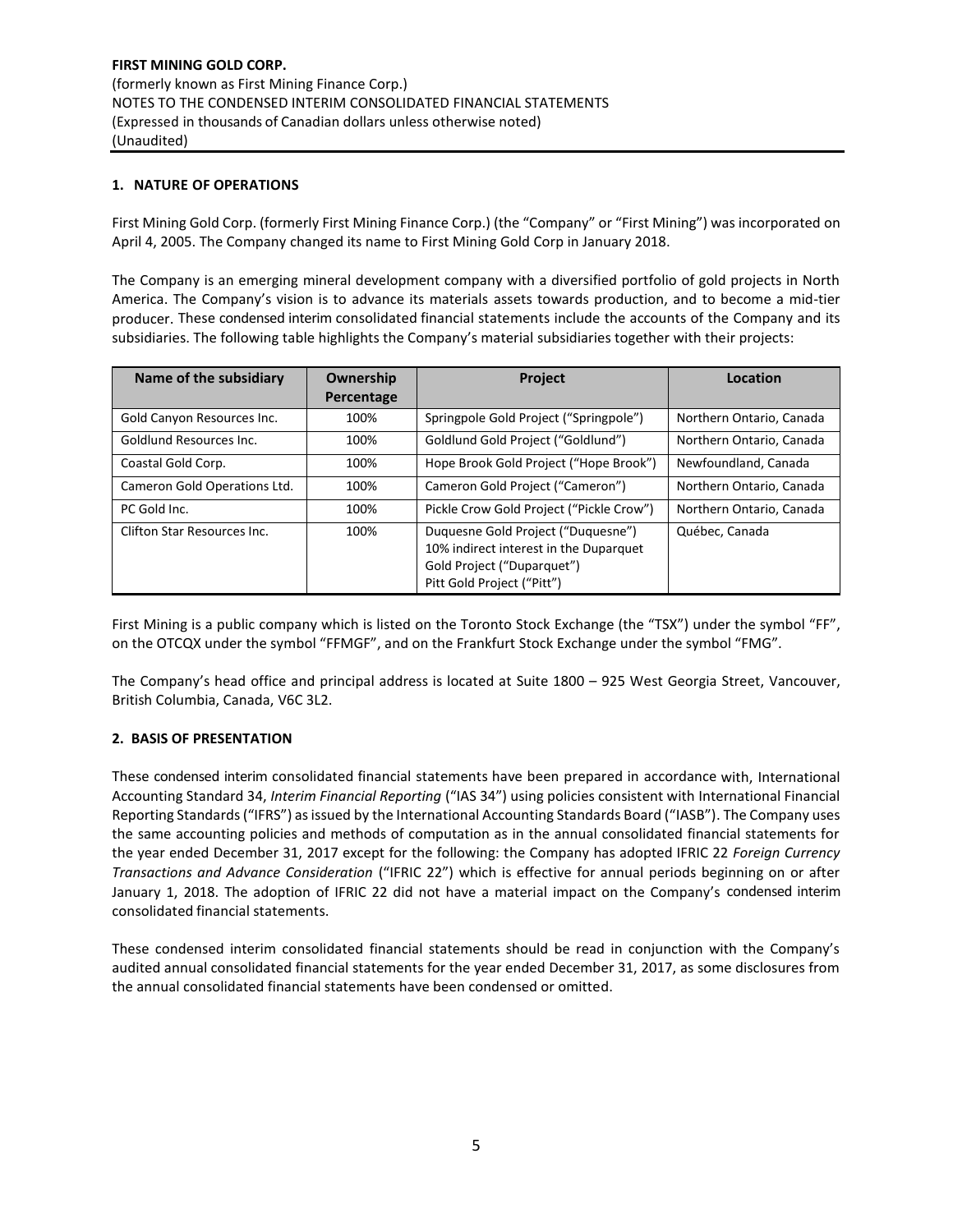## **2. BASIS OF PRESENTATION (continued)**

These condensed interim consolidated financial statements have been prepared on a historical cost basis, except for financial instruments classified as fair value through profit and loss or fair value through other comprehensive income (loss), which are stated at their fair value. The condensed interim consolidated financial statements are presented in thousands of Canadian dollars unless otherwise noted. The functional currency of the Company's Canadian entities is the Canadian dollar while the functional currency of the Company's non-Canadian subsidiaries is the US dollar.

The use of judgments, estimates and assumptions affects the application of accounting policies and the reported amounts of assets and liabilities, income and expense. Actual results may differ from these estimates.

These consolidated annual financial statements were approved by the Board of Directors on August 1, 2018.

#### **3. MARKETABLE SECURITIES**

The movements in marketable securities during the six months ended June 30, 2018 and year ended December 31, 2017 are summarized as follows:

|                                           | <b>Silver One</b><br><b>Resources Inc.</b> | <b>Other Marketable</b><br><b>Securities</b> |     | <b>Total</b> |
|-------------------------------------------|--------------------------------------------|----------------------------------------------|-----|--------------|
| Balance as at December 31, 2017           | \$<br>$2,280$ \$                           | 1,997                                        | -S  | 4,277        |
| Loss recorded in other comprehensive loss | (1, 110)                                   | (147)                                        |     | (1, 257)     |
| Balance as at June 30, 2018               | $1,170$ \$                                 | 1,850                                        | - S | 3,020        |
|                                           |                                            |                                              |     |              |
|                                           | <b>Silver One</b><br><b>Resources Inc.</b> | <b>Other Marketable</b><br><b>Securities</b> |     | <b>Total</b> |
| Balance as at December 31, 2016           | \$<br>$5,280$ \$                           | 567 <sub>5</sub>                             |     | 5,847        |
| Purchases                                 |                                            | 1,829                                        |     | 1,829        |
| Loss recorded in other comprehensive loss | (3,000)                                    | (399)                                        |     | (3, 399)     |

The Company holds marketable securities as strategic investments and has less than 10% equity interest in each of the investees.

**Balance as at December 31, 2017 \$ 2,280 \$ 1,997 \$ 4,277**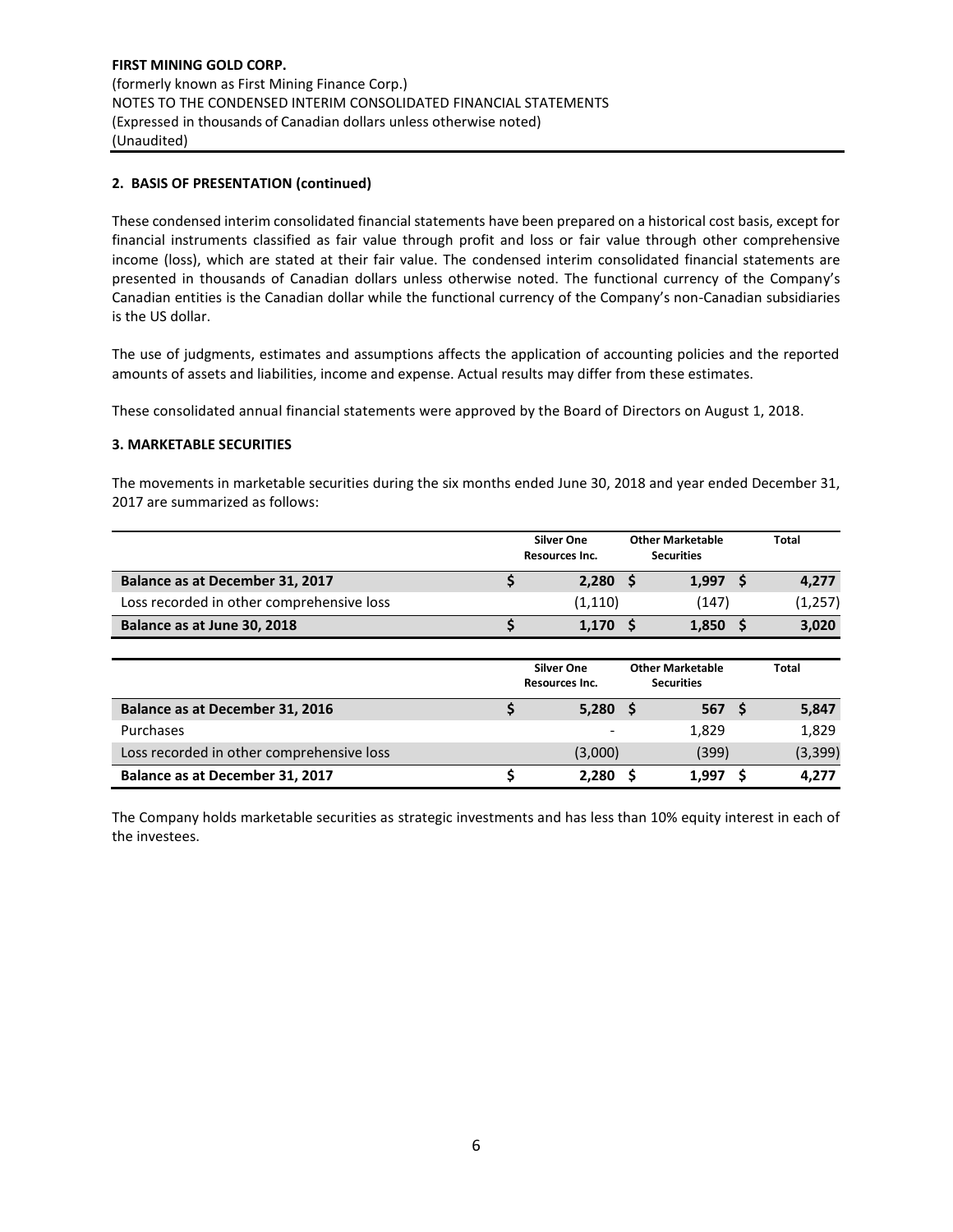## **4. MINERAL PROPERTIES**

As at June 30, 2018 and December 31, 2017, the Company has capitalized the following acquisition, exploration and evaluation costs on its mineral properties:

|                       | <b>Balance</b><br>December 31, 2017 | Acquisition                     | Concessions,<br>taxes, and<br>royalties | Salaries and<br>share-based<br>payments | Drilling,<br>exploration,<br>and technical<br>consulting | Assaying, field<br>supplies, and<br>environmental | Travel and<br>other<br>expenditures | Total<br>expenditures        | Currency<br>translation<br>adjustments | <b>Balance</b><br>June 30, 2018 |
|-----------------------|-------------------------------------|---------------------------------|-----------------------------------------|-----------------------------------------|----------------------------------------------------------|---------------------------------------------------|-------------------------------------|------------------------------|----------------------------------------|---------------------------------|
| Springpole            | \$<br>70,398                        | \$<br>$\overline{\phantom{a}}$  | 190<br>S                                | \$<br>605                               | 429<br>\$                                                | \$<br>251                                         | Ŝ.<br>341                           | $\ddot{\mathsf{S}}$<br>1,816 | \$<br>$\overline{\phantom{a}}$         | \$<br>72,214                    |
| Goldlund              | 93,807                              | ٠                               | $\overline{2}$                          | 548                                     | 804                                                      | 409                                               | 141                                 | 1,904                        | $\overline{\phantom{a}}$               | 95,711                          |
| Hope Brook            | 18,665                              | $\overline{\phantom{0}}$        | 121                                     | 232                                     | 19                                                       | 68                                                | 20                                  | 460                          | $\overline{\phantom{a}}$               | 19,125                          |
| Cameron               | 26,676                              | ۰.                              | 34                                      | 148                                     | $\overline{7}$                                           | 34                                                | 17                                  | 240                          | $\overline{\phantom{a}}$               | 26,916                          |
| <b>Pickle Crow</b>    | 16,496                              | $\overline{\phantom{a}}$        | 37                                      | 33                                      | 12                                                       | $\overline{4}$                                    | 7                                   | 93                           | $\sim$                                 | 16,589                          |
| Duquesne              | 5,053                               | ٠                               | $\overline{4}$                          | $\overline{4}$                          | $\overline{7}$                                           |                                                   |                                     | 16                           | $\overline{\phantom{a}}$               | 5,069                           |
| Pitt                  | 2,080                               |                                 |                                         |                                         |                                                          |                                                   | $\overline{\phantom{a}}$            |                              | $\overline{\phantom{a}}$               | 2,080                           |
| Others <sup>(1)</sup> | 2,515                               | $\overline{\phantom{a}}$        |                                         |                                         | 12                                                       | 6                                                 | ٠                                   | 18                           | $\blacksquare$                         | 2,533                           |
| <b>Canada Total</b>   | Ś.<br>235,690                       | \$.<br>$\overline{\phantom{0}}$ | 388                                     | \$.<br>1,570                            | 1,290<br>Ŝ.                                              | 772<br>\$.                                        | Ś.<br>527                           | \$<br>4,547                  | S<br>$\overline{\phantom{a}}$          | 240,237                         |
| Miranda               | 810                                 | ۰                               | 48                                      | 16                                      | 4                                                        |                                                   | $\overline{\phantom{a}}$            | 68                           | 43                                     | 921                             |
| Socorro               | 782                                 |                                 | 107                                     | 3                                       | $\mathbf{1}$                                             |                                                   | $\overline{\phantom{a}}$            | 111                          | 43                                     | 936                             |
| San Ricardo           | 969                                 | ۰.                              | 140                                     |                                         | $\overline{4}$                                           |                                                   |                                     | 147                          | 54                                     | 1,170                           |
| Others <sup>(2)</sup> | 922                                 |                                 | 198                                     | 11                                      | 11                                                       | 4                                                 |                                     | 225                          | 55                                     | 1,202                           |
| <b>Mexico Total</b>   | \$<br>3,483                         | S.<br>-                         | 493<br>s                                | \$<br>31                                | 20<br>\$.                                                | \$<br>4                                           | 3<br>\$.                            | \$<br>551                    | 195                                    | 4,229                           |
| <b>USA</b>            | 698                                 | $\overline{\phantom{a}}$        |                                         |                                         |                                                          |                                                   |                                     |                              | 35                                     | 733                             |
| <b>Total</b>          | \$<br>239,871   \$                  | $\overline{\phantom{0}}$        | 881<br>S                                | 1,601<br>s                              | 1,310<br>s                                               | 776                                               | 530<br>\$                           | -\$<br>5,098                 | 230                                    | 245,199<br>l Ş                  |

|                       | <b>Balance</b><br>December 31, 2016 | Acquisition              | Concessions,<br>taxes, and<br>royalties | Salaries and<br>share-based<br>payments | Drilling,<br>exploration,<br>and technical<br>consulting | Assaying, field<br>supplies, and<br>environmental | Travel and<br>other<br>expenditures | Total<br>expenditures | Currency<br>translation<br>adjustments | <b>Balance</b><br>December 31, 2017 |
|-----------------------|-------------------------------------|--------------------------|-----------------------------------------|-----------------------------------------|----------------------------------------------------------|---------------------------------------------------|-------------------------------------|-----------------------|----------------------------------------|-------------------------------------|
| Springpole            | \$<br>68,121                        | $\zeta$<br>243           | $\zeta$<br>315                          | Ś.<br>443                               | 462<br>Ś                                                 | Ś.<br>357                                         | Ŝ.<br>457                           | $\zeta$<br>2,034      | \$<br>$\overline{\phantom{a}}$         | $\zeta$<br>70,398                   |
| Goldlund              | 85,103                              | 1,196                    | 3                                       | 581                                     | 4,173                                                    | 2,125                                             | 626                                 | 7,508                 | $\overline{\phantom{a}}$               | 93,807                              |
| Hope Brook            | 17,595                              | $\overline{\phantom{a}}$ | 21                                      | 186                                     | 397                                                      | 182                                               | 284                                 | 1,070                 | $\overline{\phantom{a}}$               | 18,665                              |
| Cameron               | 26,017                              |                          | 38                                      | 108                                     | 174                                                      | 300                                               | 39                                  | 659                   | $\overline{\phantom{a}}$               | 26,676                              |
| <b>Pickle Crow</b>    | 15,821                              | 180                      | 63                                      | 24                                      | 313                                                      | 69                                                | 26                                  | 495                   | $\overline{\phantom{a}}$               | 16,496                              |
| Duquesne              | 5,023                               |                          |                                         | ٠                                       | 23                                                       | 4                                                 | $\overline{2}$                      | 30                    | $\overline{\phantom{a}}$               | 5,053                               |
| Pitt                  | 2,074                               | $\overline{\phantom{0}}$ | ۰                                       | $\overline{\phantom{a}}$                | 5                                                        | $\mathbf{1}$                                      | -                                   | 6                     | $\overline{\phantom{a}}$               | 2,080                               |
| Others <sup>(1)</sup> |                                     | 2,500                    | $\overline{2}$                          |                                         | 10                                                       | 3                                                 | ٠                                   | 15                    | $\overline{\phantom{a}}$               | 2,515                               |
| <b>Canada Total</b>   | Ś<br>219,754                        | Ś<br>4,119               | \$.<br>443                              | 1,342<br>\$.                            | 5,557<br>S                                               | 3,041<br>\$                                       | 1,434<br>Ŝ.                         | 11,817<br>s           | Ŝ.<br>$\overline{\phantom{a}}$         | Ś.<br>235,690                       |
| Miranda               | 760                                 |                          | 76                                      |                                         | 24                                                       | $\overline{2}$                                    | ٠                                   | 102                   | (52)                                   | 810                                 |
| Socorro               | 712                                 | $\overline{\phantom{a}}$ | 112                                     | ٠                                       | 8                                                        |                                                   | -                                   | 120                   | (50)                                   | 782                                 |
| San Ricardo           | 829                                 |                          | 191                                     |                                         | 4                                                        |                                                   | 3                                   | 199                   | (59)                                   | 969                                 |
| Others $(2)$          | 703                                 |                          | 245                                     |                                         | 23                                                       |                                                   | $\overline{2}$                      | 271                   | (52)                                   | 922                                 |
| <b>Mexico Total</b>   | Ś<br>3,004                          | -\$                      | 624<br>S                                | \$                                      | 59                                                       | \$.<br>4                                          | 5.<br>-S                            | 692<br>\$             | $(213)$ \$<br>S                        | 3,483                               |
| <b>USA</b>            | 703                                 |                          | 39                                      |                                         | ۰                                                        |                                                   |                                     | 40                    | (45)                                   | 698                                 |
| Total                 | 223,461                             | -\$<br>4,119             | \$<br>1,106                             | \$<br>1,342                             | 5,616<br>S                                               | 3,045<br>\$                                       | 1,440<br>Ś                          | 12,549<br>-\$         | $(258)$ \$<br>-S                       | 239,871                             |

(1) Other mineral properties in Canada as at June 30, 2018 and December 31, 2017 include the mining claims located in the Township of Duparquet, Quebéc, which are near the Company's Duquesne gold project and the Duparquet gold project (in which the Company holds a 10% indirect interest).

(2) Other mineral properties in Mexico as at June 30, 2018 and December 31, 2017 include Puertecitos, Los Tamales, Margaritas, Geranio, El Apache, El Roble, Batacosa, Lachatao and Montana Negra.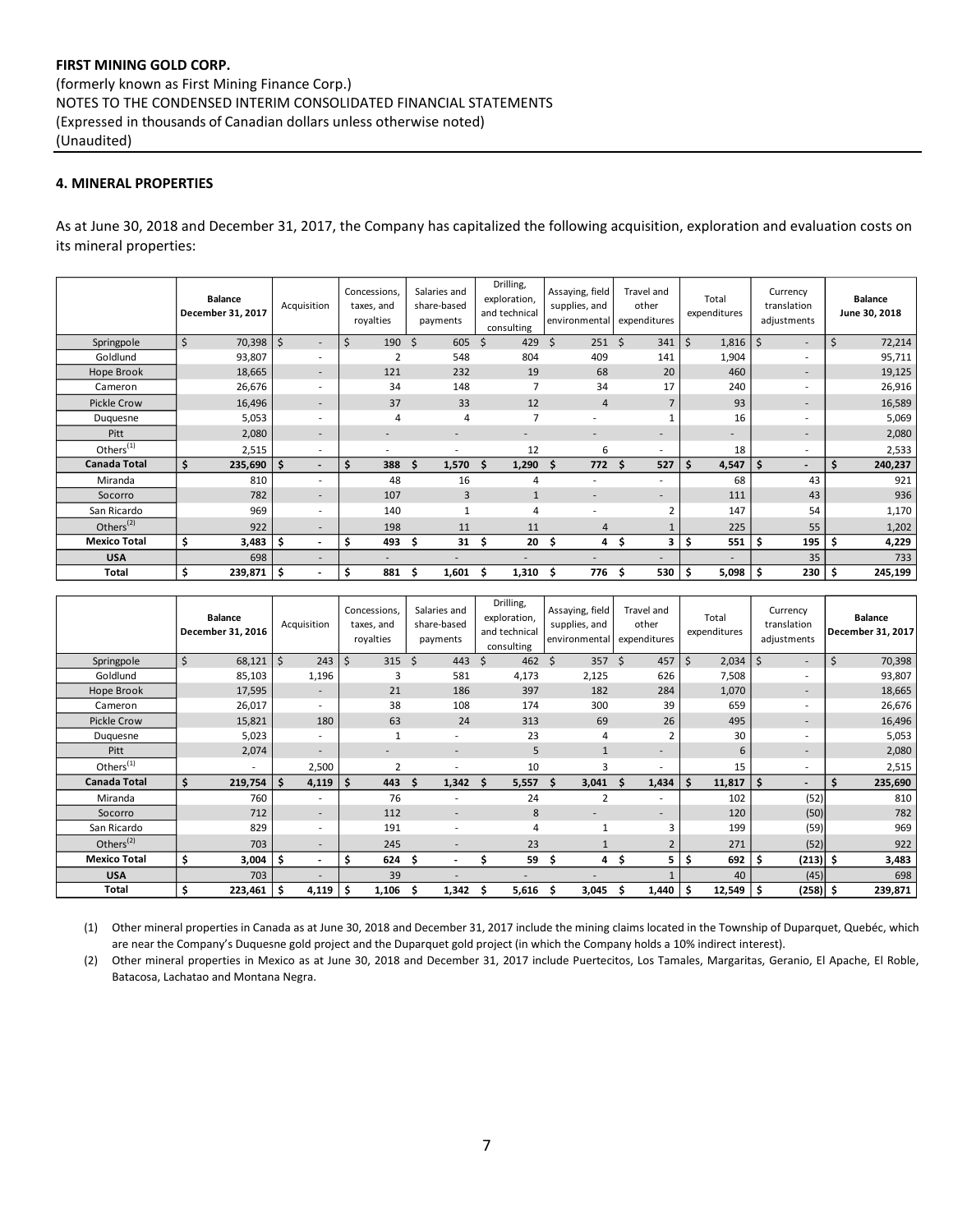# **5. MINERAL PROPERTY INVESTMENTS**

The Company, through its subsidiary Clifton Star Resources Inc., has a 10% equity interest in the shares of Beattie Gold Mines Ltd., 2699681 Canada Ltd., and 2588111 Manitoba Ltd which directly or indirectly own various mining concessions and surface rights, collectively known as the Duparquet gold project. During the period ended June 30, 2018, there was no material change in the fair value of these investments (Note 11).

## **6. ACCOUNTS PAYABLE AND ACCRUED LIABILITIES**

| Category                  | <b>June 30,</b>  | December 31, |  |  |
|---------------------------|------------------|--------------|--|--|
|                           | 2018             | 2017         |  |  |
| Accounts payable          | 335 <sup>5</sup> | 840          |  |  |
| Other accrued liabilities | 238              | 243          |  |  |
| <b>Total</b>              | $573^{6}$        | 1,083        |  |  |

#### **7. SHARE CAPITAL**

#### **a) Authorized**

Unlimited number of common shares with no par value. Unlimited number of preferred shares with no par value.

#### **b) Issued and Fully Paid**

Common shares: 557,942,916 (December 31, 2017 – 552,547,616). Preferred shares: nil (December 31, 2017 – nil).

#### **c) Warrants**

The movements in warrants during the six months ended June 30, 2018 and year ended December 31, 2017 are summarized as follows:

|                                 | <b>Number</b>  | Weighted average<br>exercise price<br>(in dollars) |
|---------------------------------|----------------|----------------------------------------------------|
| Balance as at December 31, 2016 | 50,938,672 \$  | 0.80                                               |
| Warrants exercised              | (1, 245, 263)  | 0.19                                               |
| Balance as at December 31, 2017 | 49,693,409     | 0.81                                               |
| Warrants exercised              | (5,031,300)    | 0.17                                               |
| Warrants expired                | (24, 445, 254) | 0.80                                               |
| Balance as at June 30, 2018     | 20,216,855     | 0.99                                               |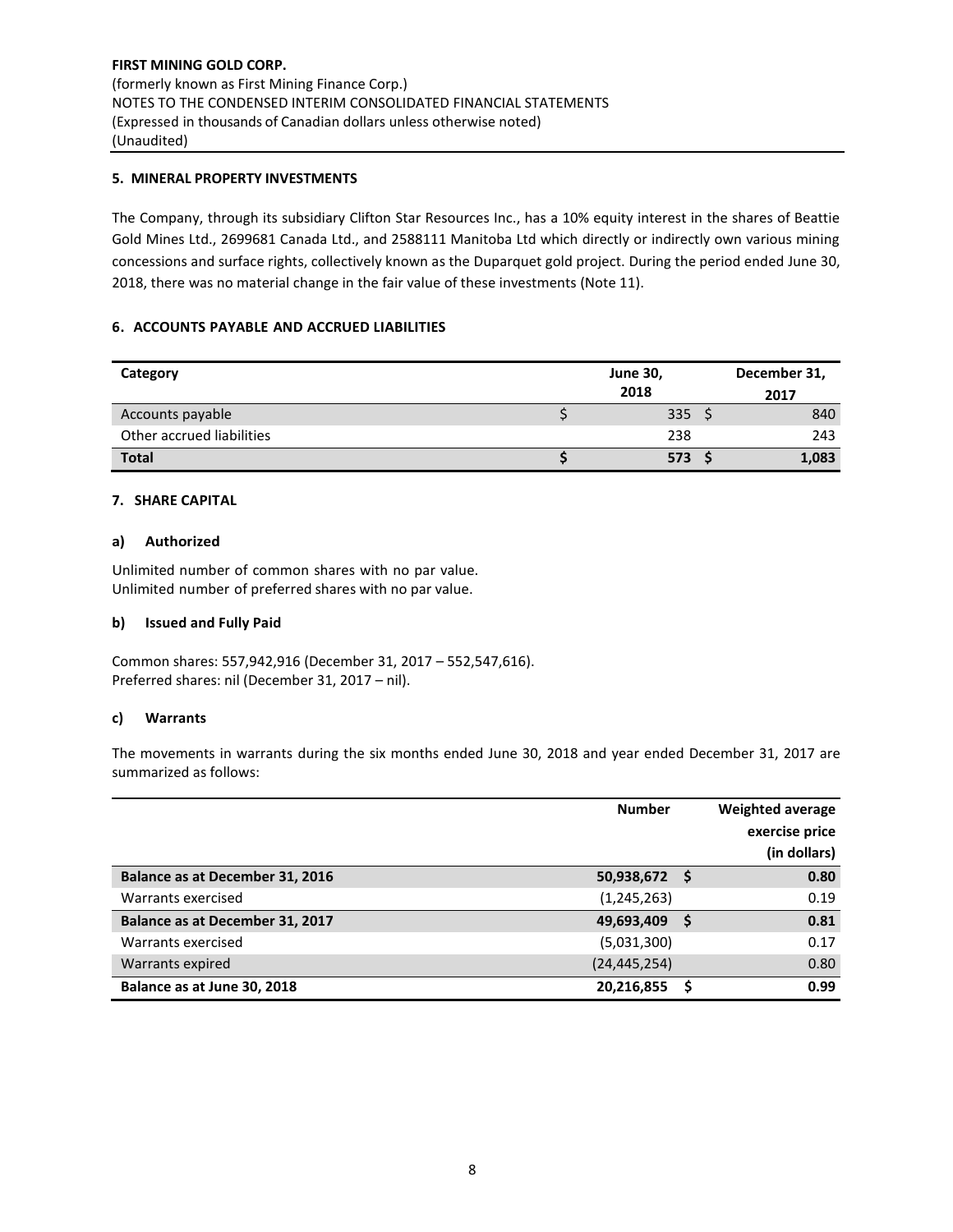## **7. SHARE CAPITAL (continued)**

| <b>Exercise price</b> | <b>Number of warrants</b><br>outstanding | <b>Weighted average</b><br>exercise price<br>(in dollars) | <b>Weighted average</b><br>remaining life (years) |
|-----------------------|------------------------------------------|-----------------------------------------------------------|---------------------------------------------------|
| $$0.01 - 0.50$        | 3,341,855                                | \$0.42                                                    | 2.76                                              |
| $$0.51 - 1.00$        | $\overline{\phantom{a}}$                 | -                                                         | -                                                 |
| $$1.01 - 1.50$        | 16,875,000                               | 1.10                                                      | 1.10                                              |
|                       | 20,216,855                               | \$0.99                                                    | 1.37                                              |

The following table summarizes information about the warrants outstanding as at June 30, 2018:

#### **d) Stock Options**

The Company has adopted a stock option plan that allows for the granting of incentive stock options to Directors, Officers, employees and certain consultants of the Company for up to 10% of the Company's issued and outstanding common shares. Stock options granted under the plan may be subject to vesting provisions as determined by the Board of Directors. All options granted and outstanding are fully vested and exercisable, with the exception of the grants for certain employees in accordance with TSX regulations.

The movements in stock options during the six months ended June 30, 2018 and year ended December 31, 2017 are summarized as follows:

|                                        | <b>Number</b> |     | <b>Weighted average</b><br>exercise price<br>(in dollars) |
|----------------------------------------|---------------|-----|-----------------------------------------------------------|
| <b>Balance as at December 31, 2016</b> | 24,440,617    | -\$ | 0.67                                                      |
| Granted - February 10, 2017            | 10,630,000    |     | 0.85                                                      |
| Granted - March 13, 2017               | 250,000       |     | 0.95                                                      |
| Granted - September 25, 2017           | 150,000       |     | 0.66                                                      |
| Granted - October 16, 2017             | 150,000       |     | 0.62                                                      |
| Options exercised                      | (4, 162, 617) |     | 0.43                                                      |
| Options expired                        | (850,000)     |     | 1.65                                                      |
| Balance as at December 31, 2017        | 30,608,000    | -\$ | 0.74                                                      |
| Granted - January 15, 2018             | 9,575,000     |     | 0.60                                                      |
| Granted - April 16, 2018               | 120,000       |     | 0.50                                                      |
| Options exercised                      | (364,000)     |     | 0.16                                                      |
| Options expired                        | (2,325,000)   |     | 1.17                                                      |
| Balance as at June 30, 2018            | 37,614,000    | Ŝ.  | 0.68                                                      |

The weighted average closing share price at the date of exercise for the six months ended June 30, 2018 was \$0.47 (December 31, 2017 – \$0.72)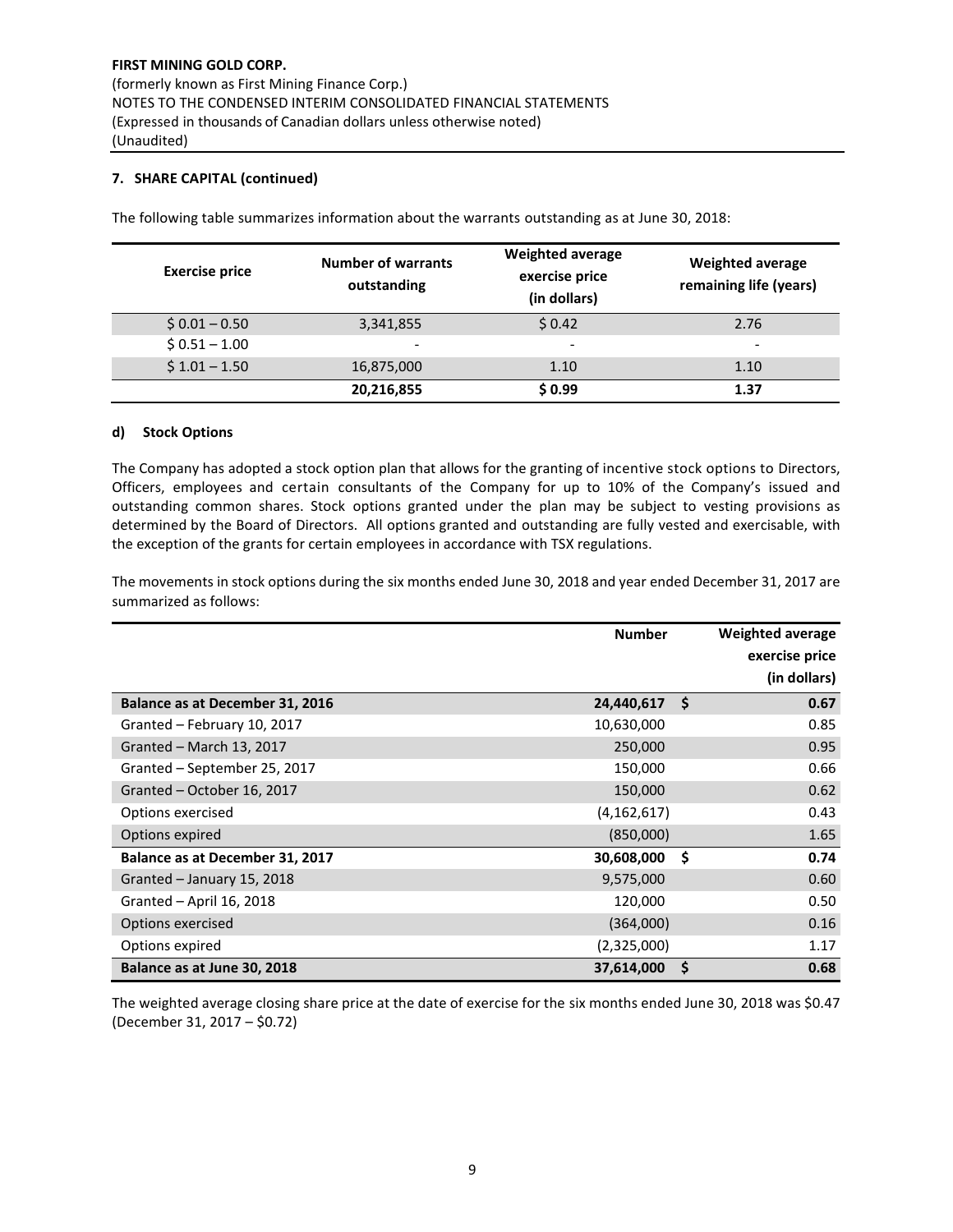## **7. SHARE CAPITAL (continued)**

|                          |                      | <b>Options Outstanding</b>                                | <b>Options Exercisable</b>                       |                      |                                                           |                                                  |  |  |
|--------------------------|----------------------|-----------------------------------------------------------|--------------------------------------------------|----------------------|-----------------------------------------------------------|--------------------------------------------------|--|--|
| <b>Exercise</b><br>price | Number of<br>options | <b>Weighted average</b><br>exercise price<br>(in dollars) | Weighted<br>average<br>remaining life<br>(Years) | Number of<br>options | <b>Weighted average</b><br>exercise price<br>(in dollars) | Weighted<br>average<br>remaining life<br>(years) |  |  |
| $$0.01 - 0.50$           | 5.964.000            | \$0.37                                                    | 1.86                                             | 5,964,000            | \$0.37                                                    | 1.86                                             |  |  |
| $$0.51 - 1.00$           | 31,650,000           | 0.74                                                      | 3.19                                             | 31,275,000           | 0.74                                                      | 3.18                                             |  |  |
|                          | 37,614,000           | \$0.68                                                    | 2.99                                             | 37,239,000           | \$0.68                                                    | 2.97                                             |  |  |

The following table summarizes information about the stock options outstanding as at June 30, 2018:

During the six months ended June 30, 2018, there were 9,695,000 (2017 – 10,880,000) incentive stock option granted with an aggregate fair value of \$3,535 (2017 – \$5,421), or a weighted average fair value of \$0.36 per option (2017 – \$0.50).

Certain incentive stock options granted were directly attributable to exploration and evaluation expenditures on mineral properties and were therefore capitalized to mineral properties. In addition, certain incentive stock options were subject to vesting provisions. These two factors result in differences between the aggregate fair value of incentive stock options granted and total share-based payments expense during the periods. Total share-based payments during the periods ended June 30, 2018 and 2017 was classified within the financial statements as follows:

|                                          | For the three months ended<br><b>June 30,</b> |      |      |                          |          | For the six months ended<br><b>June 30,</b> |              |       |  |  |
|------------------------------------------|-----------------------------------------------|------|------|--------------------------|----------|---------------------------------------------|--------------|-------|--|--|
| <b>Statements of Net Loss:</b>           |                                               | 2018 |      | 2017                     |          | 2018                                        |              | 2017  |  |  |
| General and administration               | \$                                            | 36   | - \$ | $\overline{\phantom{a}}$ | \$       | 1,864                                       | <sub>S</sub> | 3,400 |  |  |
| Exploration and evaluation               |                                               | -    |      |                          |          | 89                                          |              | 1,072 |  |  |
| Investor relations and marketing         |                                               | 49   |      | 84                       |          | 432                                         |              | 668   |  |  |
| Corporate development and due diligence  |                                               |      |      |                          |          | 228                                         |              | 238   |  |  |
| <b>Subtotal</b>                          | \$                                            | 85   | - \$ | 84                       | <b>S</b> | $2,613$ \$                                  |              | 5,378 |  |  |
| <b>Statements of Financial Position:</b> |                                               |      |      |                          |          |                                             |              |       |  |  |
| Mineral properties                       |                                               |      |      |                          |          | 888                                         |              |       |  |  |
| <b>Total</b>                             | Ś                                             | 85   | S    | 84                       |          | 3.501                                       |              | 5.378 |  |  |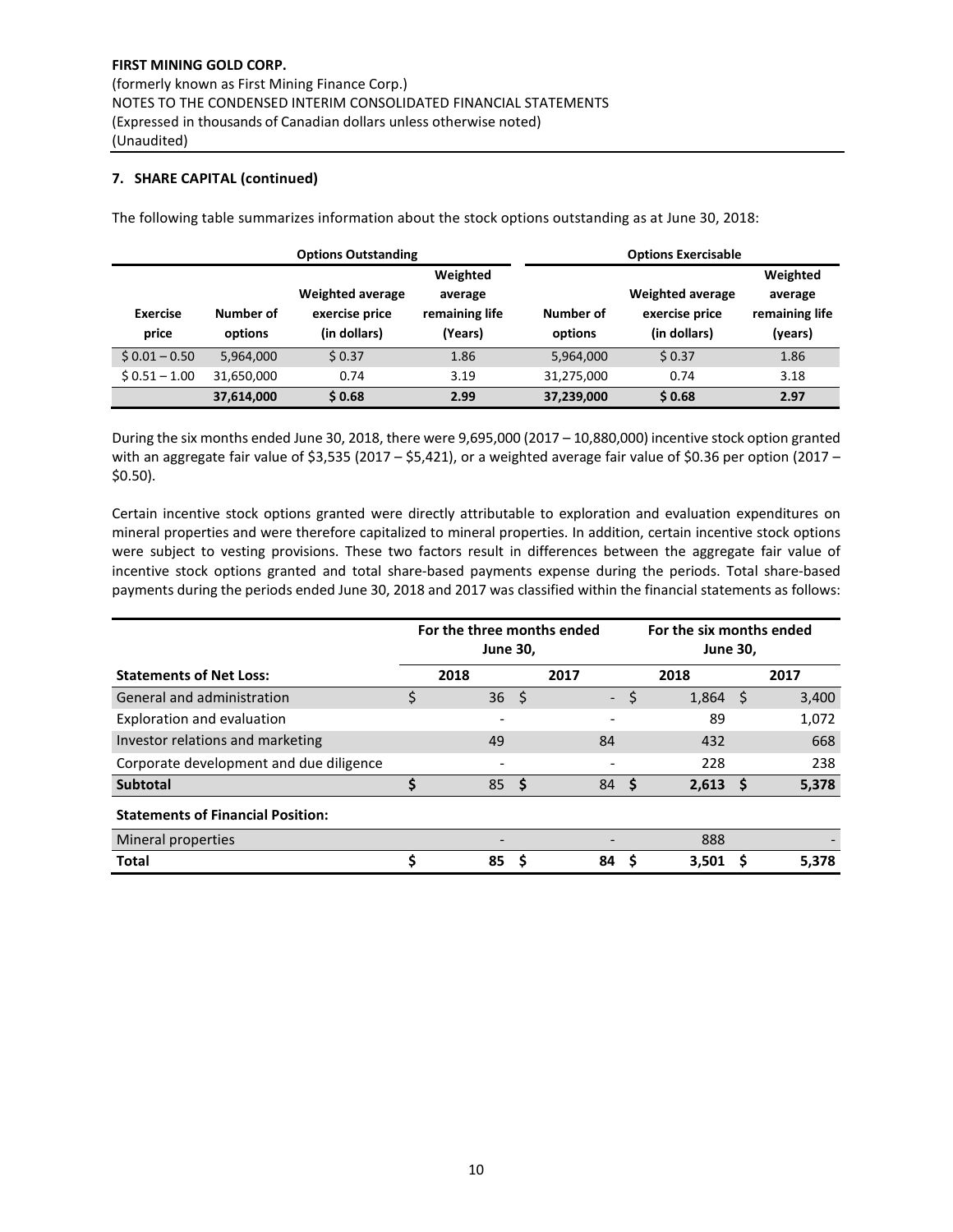## **7. SHARE CAPITAL (continued)**

The fair value of the stock options recognized in the period has been estimated using the Black-Scholes option pricing model with the following weighted average assumptions:

|                                        | Six months ended<br>June 30, 2018 | Year ended<br>December 31, 2017 |
|----------------------------------------|-----------------------------------|---------------------------------|
| Risk-free interest rate                | 1.60%                             | 1.45%                           |
| Share price at grant date (in dollars) | \$0.60                            | \$0.85                          |
| Exercise price (in dollars)            | \$0.60                            | \$0.85                          |
| <b>Expected life</b>                   | 5.00 years                        | 5.00 years                      |
| Expected volatility <sup>(1)</sup>     | 74.12%                            | 70.45%                          |
| Expected dividend yield                | Nil                               | Nil                             |

(1) The computation of expected volatility was based on the historical volatility of comparable companies from a representative peer group of publicly traded mineral exploration companies.

#### **8. EXPENDITURES**

Components by nature of the Company's functional expenditure categories are as follows:

|                                                     | For the three months ended<br>June 30, 2018 |                                      |    |                                                              |    | For the three months ended<br>June 30, 2017 |                                                              |       |  |  |  |
|-----------------------------------------------------|---------------------------------------------|--------------------------------------|----|--------------------------------------------------------------|----|---------------------------------------------|--------------------------------------------------------------|-------|--|--|--|
|                                                     |                                             | <b>General and</b><br>administration |    | <b>Investor relations</b><br>and marketing<br>communications |    | <b>General and</b><br>administration        | <b>Investor relations</b><br>and marketing<br>communications |       |  |  |  |
| Administrative and office                           | Ś                                           | 134                                  | \$ |                                                              | \$ | 119                                         | \$                                                           |       |  |  |  |
| Depreciation                                        |                                             |                                      |    |                                                              |    | 18                                          |                                                              |       |  |  |  |
| Consultants                                         |                                             | 13                                   |    |                                                              |    | 5                                           |                                                              |       |  |  |  |
| Investor relations and<br>marketing communications  |                                             | 2                                    |    | 452                                                          |    |                                             |                                                              | 877   |  |  |  |
| <b>Professional fees</b>                            |                                             | 76                                   |    |                                                              |    | 166                                         |                                                              |       |  |  |  |
| Salaries and Directors fees                         |                                             | 234                                  |    | 51                                                           |    | 218                                         |                                                              | 45    |  |  |  |
| Share-based payments<br>$(non-cash)$ (Note $7(d)$ ) |                                             | 36                                   |    | 49                                                           |    |                                             |                                                              | 84    |  |  |  |
| Transfer agent and filing fees                      |                                             | 63                                   |    | 7                                                            |    | 238                                         |                                                              |       |  |  |  |
| Travel and accommodation                            |                                             | 16                                   |    | 15                                                           |    | 12                                          |                                                              | 68    |  |  |  |
| Total                                               | \$                                          | 576                                  | Ś  | 581                                                          | \$ | 776                                         | S                                                            | 1,074 |  |  |  |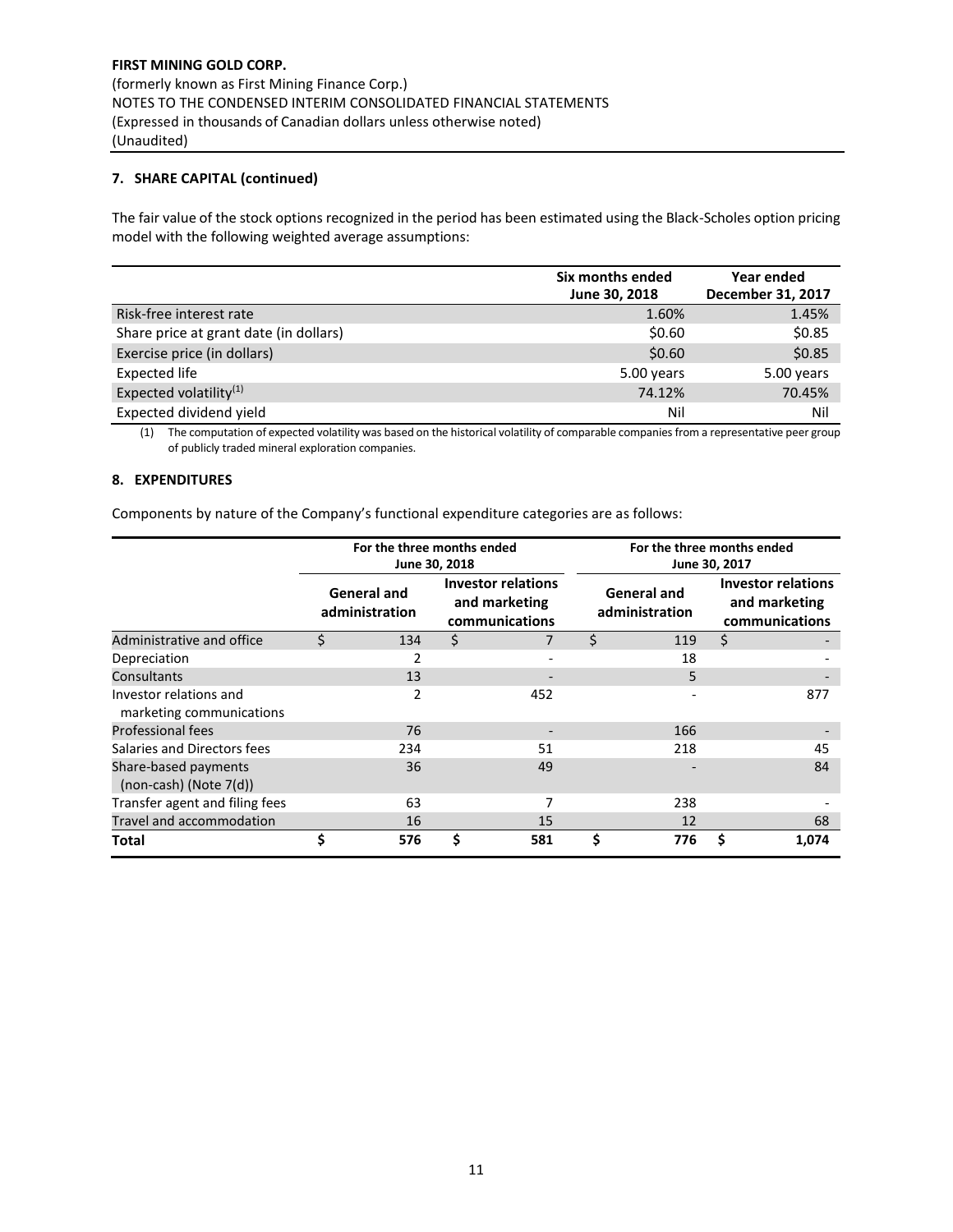(formerly known as First Mining Finance Corp.) NOTES TO THE CONDENSED INTERIM CONSOLIDATED FINANCIAL STATEMENTS (Expressed in thousands of Canadian dollars unless otherwise noted) (Unaudited)

## **8. EXPENDITURES (continued)**

|                                                     |    | For the six months ended             | June 30, 2018 |                                                              |   | For the six months ended<br>June 30, 2017 |                                                              |       |  |  |  |
|-----------------------------------------------------|----|--------------------------------------|---------------|--------------------------------------------------------------|---|-------------------------------------------|--------------------------------------------------------------|-------|--|--|--|
|                                                     |    | <b>General and</b><br>administration |               | <b>Investor relations</b><br>and marketing<br>communications |   | <b>General and</b><br>administration      | <b>Investor relations</b><br>and marketing<br>communications |       |  |  |  |
| Administrative and office                           | Ś. | 227                                  | Ś             | 19                                                           | Ś | 221                                       | \$                                                           |       |  |  |  |
| Depreciation                                        |    | 4                                    |               |                                                              |   | 35                                        |                                                              |       |  |  |  |
| Consultants                                         |    | 20                                   |               |                                                              |   | 5                                         |                                                              |       |  |  |  |
| Investor relations and<br>marketing communications  |    | 3                                    |               | 666                                                          |   |                                           |                                                              | 1,272 |  |  |  |
| <b>Professional fees</b>                            |    | 153                                  |               |                                                              |   | 355                                       |                                                              |       |  |  |  |
| Salaries and Directors fees                         |    | 580                                  |               | 145                                                          |   | 414                                       |                                                              | 95    |  |  |  |
| Share-based payments<br>$(non-cash)$ (Note $7(d)$ ) |    | 1,864                                |               | 432                                                          |   | 3,400                                     |                                                              | 668   |  |  |  |
| Transfer agent and filing fees                      |    | 113                                  |               | 7                                                            |   | 329                                       |                                                              |       |  |  |  |
| Travel and accommodation                            |    | 48                                   |               | 48                                                           |   | 47                                        |                                                              | 119   |  |  |  |
| Total                                               | \$ | 3,012                                |               | 1,317                                                        |   | 4,806                                     | \$                                                           | 2,154 |  |  |  |

## **9. SEGMENT INFORMATION**

The Company operates in a single reportable operating segment, being the acquisition, exploration, and development of North American mineral properties. Geographic information about the Company's non-current assets, excluding financial instruments, as at June 30, 2018 and December 31, 2017 is as follows:

| <b>Non-current assets</b> | June 30, 2018 | December 31, 2017 |
|---------------------------|---------------|-------------------|
| Canada                    | 240,966       | 236,456           |
| Mexico                    | 4,311         | 3,560             |
| <b>USA</b>                | 738           | 704               |
| <b>Total</b>              | 246,015       | 240,720           |

## **10. RELATED PARTY TRANSACTIONS**

Other than compensation paid or payable to Directors and Officers of the Company, there were no significant related party transactions during three and six months ended June 30, 2018.

| Service or Item                 | Three months ended June 30, |      |  | Six months ended June 30, |  |       |  |       |  |
|---------------------------------|-----------------------------|------|--|---------------------------|--|-------|--|-------|--|
|                                 |                             | 2018 |  | 2017                      |  | 2018  |  | 2017  |  |
| Directors' fees                 |                             | 40   |  | 46                        |  | 75    |  |       |  |
| Salaries and consultants' fees  |                             | 286  |  | 257                       |  | 788   |  | 525   |  |
| Share-based payments (non-cash) |                             | 50   |  | 84                        |  | 2.707 |  | 4,320 |  |
| <b>Total</b>                    |                             | 376  |  | 387                       |  | 3.570 |  | 4.917 |  |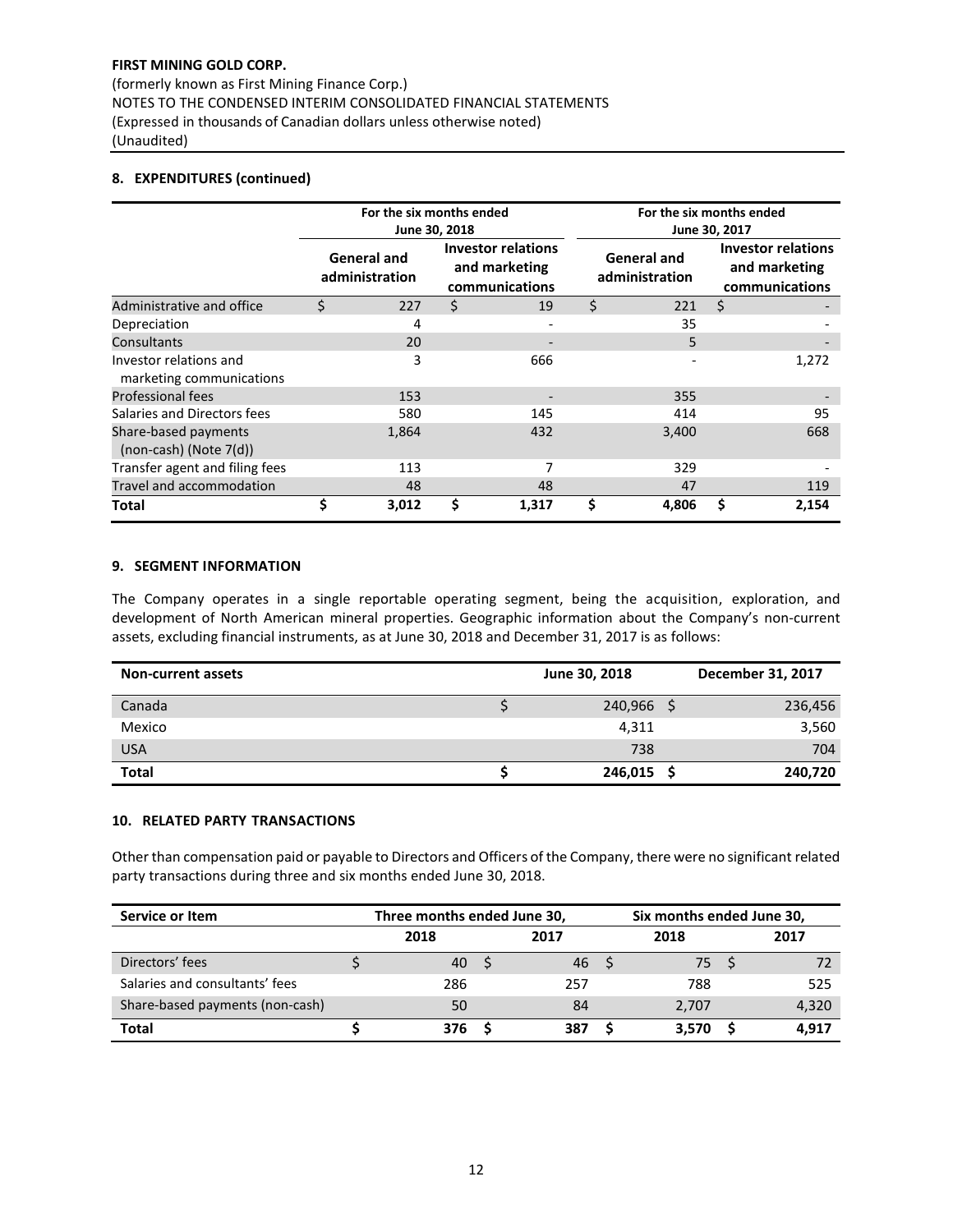## **11. FAIR VALUE**

Fair values have been determined for measurement and/or disclosure purposes based on the following methods.

The Company characterizes fair value measurements using a hierarchy that prioritizes inputs depending on the degree to which they are observable. The three levels of the fair value hierarchy are as follows:

- Level 1: fair value measurements are quoted prices (unadjusted) in active markets for identical assets or liabilities;
- Level 2: fair value measurements are those derived from inputs other than quoted prices included within level 1 that are observable for the asset or liability, either directly (i.e. as prices) or indirectly (i.e. derived from prices); and
- Level 3: fair value measurements are those derived from valuation techniques that include significant inputs for the asset or liability that are not based on observable market data (unobservable inputs).

The carrying values of cash and cash equivalents, current accounts and other receivables, and accounts payable and accrued liabilities approximated their fair values because of the short-term nature of these financial instruments. These financial instruments are classified as financial assets and liabilities at amortized cost and are reported at amortized cost.

The carrying values of non-current reclamation deposit and other receivables approximated their fair values. These financial instruments are classified as financial assets at amortized cost and are reported at amortized cost.

The carrying value of marketable securities was based on the quoted market prices of the shares as at June 30, 2018 and was therefore considered to be Level 1.

The carrying value of the mineral property investments (First Mining's 10% equity interest in three privately held companies that own the Duparquet Gold Project) was not based on observable market data and was therefore considered to be Level 3. The initial fair value of the mineral property investments was determined based on attributable pro-rata gold ounces for the Company's 10% indirect interest in the Duparquet project, which formed part of the identifiable assets from the acquisition of Clifton. Subsequently, the fair value has been reassessed at each period end. Scenarios which may result in a significant change in fair value include, among others, a change in the performance of the investee, a change in the market for the investee's future products, a change in the performance of comparable entities, a change in gold price, a change in the economic environment, or evidence from external transactions in the investee's equity. As at June 30, 2018, management concluded that there was no significant change in the fair value of the mineral property investments based on the approach described above.